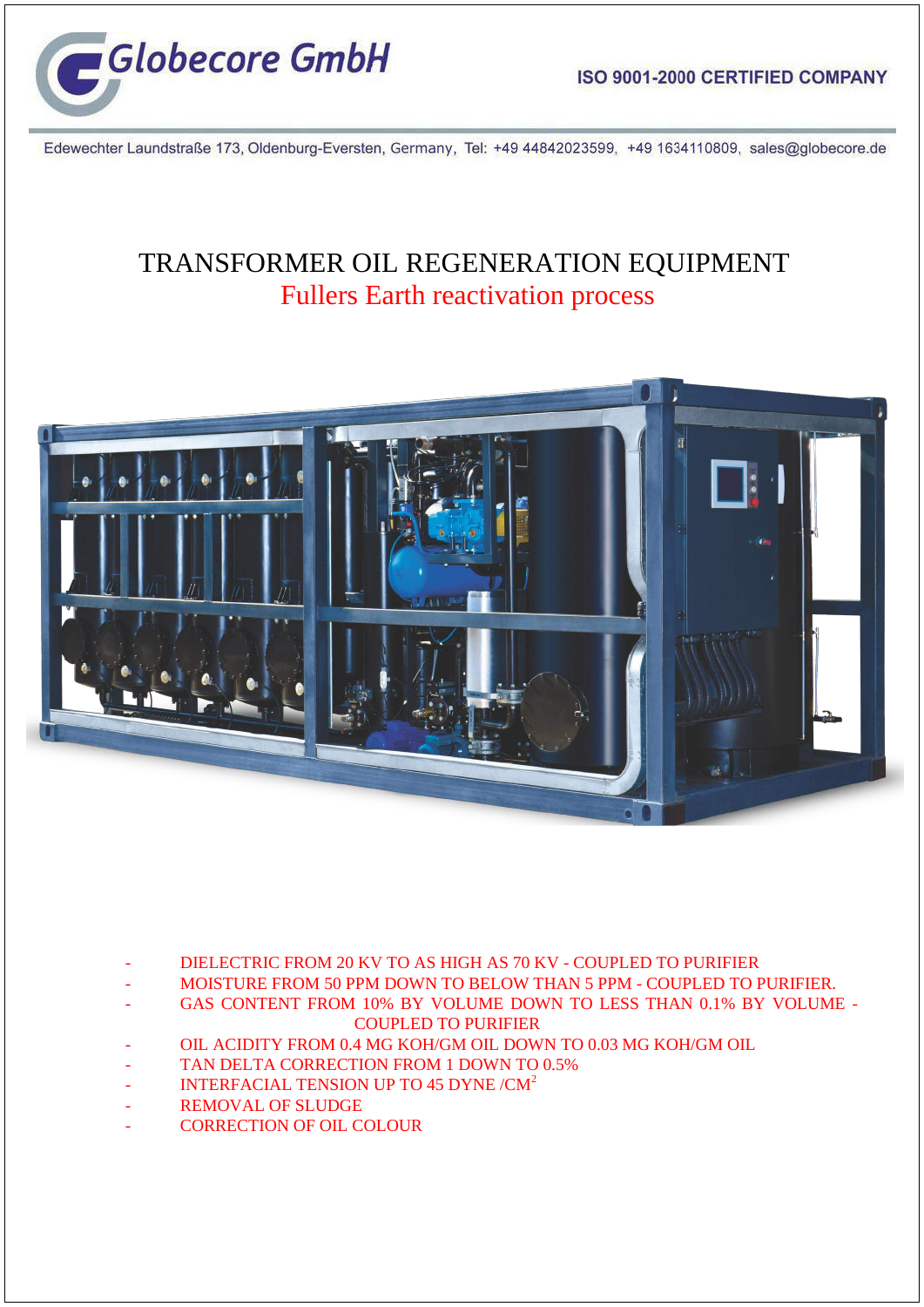## APPLICATION OF THE PLANT AND PROCES DESCRIPTION

At present, more than 40% of transformers in use by energy enterprises are over 25 years old. Annual transformer failure rate has been steadily rising in the past few years.

Regardless of methods used to analyze failures, the results of such analysis indicate the most vulnerable parts of the transformer are the main winding insulation, voltage regulators and taps.



Replacement of all aging transformers is hardly possible, considering the economic realities. However, actual life time of many transformers is far from over. This life time can be extended, and required operational reliability can be maintained.

Oil regeneration plant offered by Globecore expands transformers' lifespan refurbishing dielectric durability and chemical composition of insulating oils.

Being refurbished, oil dismisses decay's outputs and acidity; it also gains blanching, acidity resistance, and brakes soluting gases.

Regeneration plants are unique to **regenerate** insulating oils inside operating transformer as well as inside the one off. On-site regeneration dissolves sediment accumulated by winding insulation and then removes it by means of sorbent. **Regeneration** plant has a definite superiority of **"Fuller earth" sorbent** to **repeatedly refine** its properties. This results in steady oil treatment not to be broken by sorbent replacement or filling.

Being regenerated oil undergoes micro porous sorbent to allow for "molecular filtration" which blocks detrimental contaminants and oil decay outputs inside the sorbent's grains.

After the sorbent has accumulated contaminants **CMM-P** plant starts **sorbent reactivation** mode. Being reactivated the sorbent purifies its micro pores thus placing detrimental contaminants both into the collector and coal filter.

Sorbent is deemed for 300 reactivations life span which means  $1,5 - 2$  operating years.

Sorbent is approved no environmental danger after it has exhausted its absorbing properties. Thus it can be utilized very the same as a construction waste.

Factory on-site transformer oil regeneration indicates significant results. Regeneration employed technology has proved its high efficiency resulting in substantial decrease of dielectric loss tangent. Its regeneration following value is equal to the one for new transformer oil.

The Unit given reduces oil acidity index until standard value. It exploits outstanding technology to dissolve soluble as well as non-soluble sediments which are the danger when concentrating in cellulose